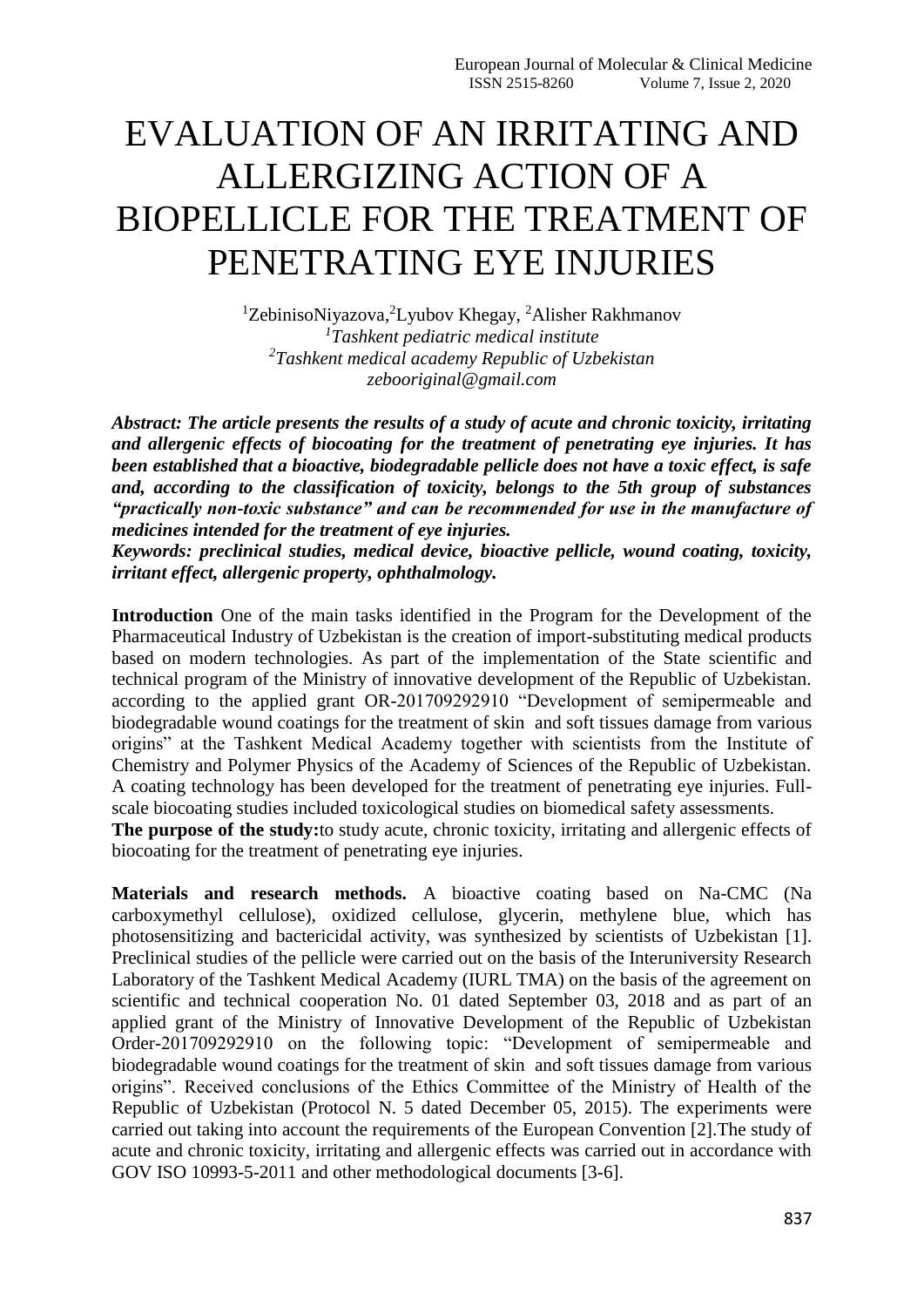The general toxic effect in acute experiments was studied on 36 male rats weighing 150-170 g. Animals were divided into 1-5 experimental groups, group 6 served as a control. In each group there were 6 animals. Toxicity testing for 30-day intragastric inoculation was carried out on 24 white rats weighing 150-180 g. Animals were divided into 1-3 experimental and 4 (control) groups of 6 animals in each group. An aqueous solution of the pellicle was introduced into the stomach of animals through a special probe using a syringe. The injected volume did not exceed 5 ml. Before the introduction of the solution and after it, the animals did not receive food for 2-3 hours.

A study of the local irritant effect was carried out on 12 white rats (6 animals in the control and experimental groups). The day before the experiment, the animal's hair was carefully cut in symmetrical sections of the sides measuring 2x2 cm, the left side served as a control, and the right side as an experienced side. Three complementary methods were applied: two-drop and application tests, lowering 2/3 of the tail into a test tube with a pellicle solution.

The allergic effect was studied in 12 rabbits of 6 animals in the control and experimental groups. The study was conducted using a conjunctival test by subconjunctival injection of the test pellicle solution in a volume of 1 drop using an eye pipette in the transition zone of the mucous membranes of the eyelids and the eyeball of the rabbits right eye. After making the solution for 1 min. pressed the lacrimal-nasal canal at the inner corner of the eyes. The control was the left eye, into which distilled water was injected in an equivalent volume.

Peripheral blood results were studied on a BC-3000 hematology analyzer (Mindray, P.R.China). Biochemical parameters of blood serum were determined on a BA-88A biochemical analyzer (Mindray, P.R. China) using reagents from CYPRESS Diagnostics, Belgium.

After the completion of the experiments, all animals were clogged by decapitation for histological studies of the skin of the back and tails. Micropreparations were stained with hematoxylin-eosin [7–9].

 Statistical processing of the research results was carried out on a Pentium-IV personal computer using the Statplus.9.0 office applications with calculation of the arithmetic mean of the studying indicator (M), its standard error (m), reliability indicators (P), and Styudent criterion [10].

**Results and discussions.**A bioactive coating for treatment of eye injuries is synthesized based on Na-carboxymethyl cellulose, oxidized powder cellulose, methylene blue and distilled water.

In acute experiments, animals of the 1st group were exposed to a dose of 1000 mg / kg, the 2nd group - 2000, the 3rd group - 3000, the 4th - 4000 and the 5th - 5000 mg / kg. The animals in the control group were injected with distilled water. Observation of the general condition of the animals was carried out daily for 14 days. In the experimental groups during the experiments there were no signs of intoxication. Integral indicators: the general condition of animals, food and water consumption, behavior, coordination of movements, reaction to external stimuli, the condition of the coat and skin, and the color of the mucous membranes did not differ from those in the control group. Due to the absence of animal death, it was not possible to establish an FD50. The results of the studies made it possible to classify biocoating to the 5th class a practically non-toxic substance.

For 30 days, to study the toxicity of the pellicle, animals of the 1st group were injected per os daily with 5 ml of solutions at a dose of 10 mg / kg, 2 groups - 100 mg / kg, 3 groups - 200 mg / kg. 4 group served as a control. It was found that prolonged exposure to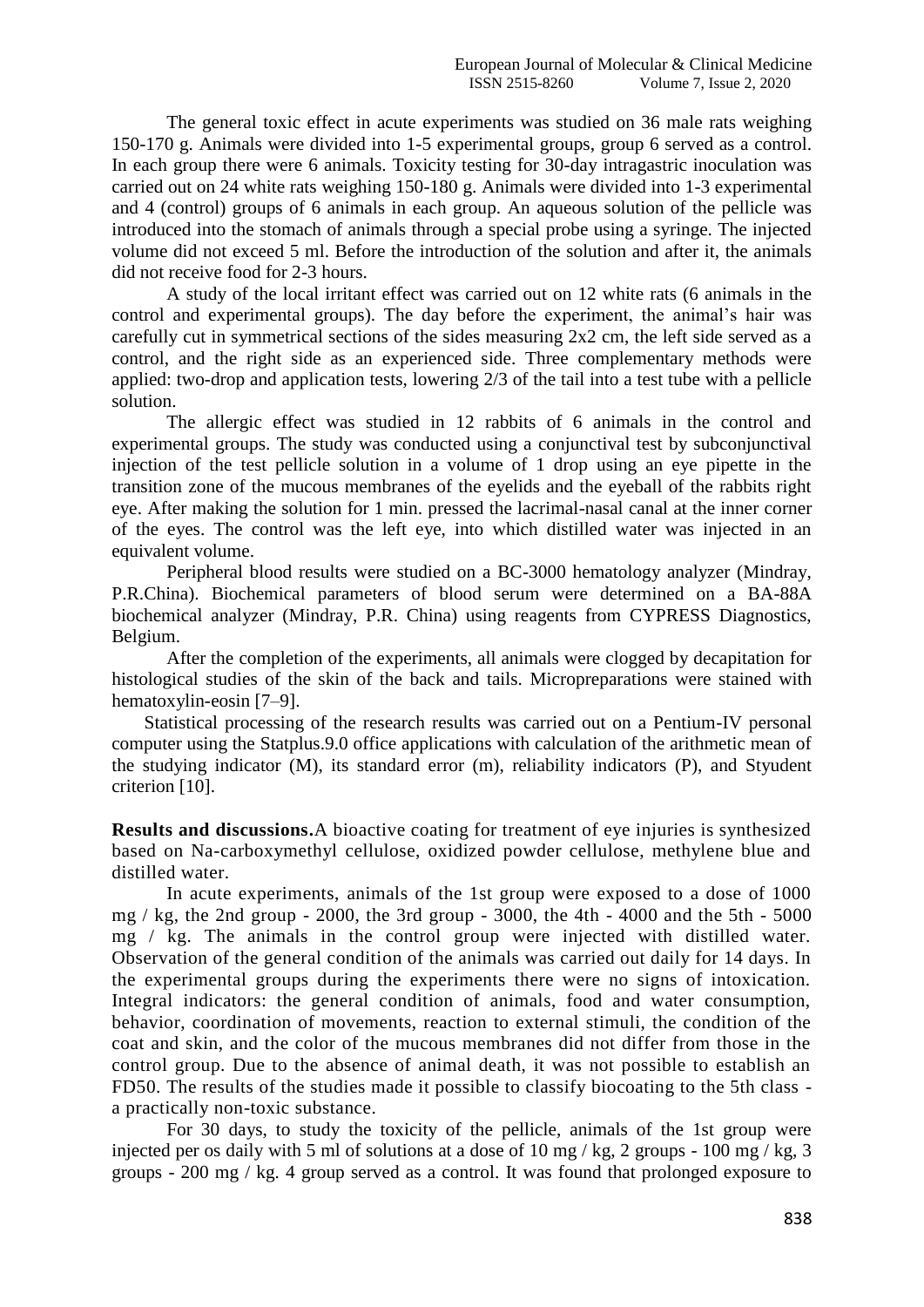doses is well tolerated by experimental animals. Indicators of the general condition, behavior, weight gain, hematological parameters of peripheral blood (the number of red blood cells and white blood cells, Hb, color indicator, ESR, hemogram with counting reticulocytes, platelets, basophils, eosinophils, stab leukocytes, segmented white blood cells, lymphocytes) biochemical indicators of the content of total protein, protein fractions, urea, creatinine, bilirubin total, direct, indirect, AST, ALT, cholesterol, LDH, beta-lipoproteins did not reveal statistically significant differences in animals of the experimental groups compared with the control data. Thus, the domestic bioactive coating for the treatment of penetrating eye injuries does not have a toxic effect on the body of experimental animals.

The local irritating effect of the native pellicle for treatment of eye injuries was evaluated according to the results of 3 complementary methods: two-drop and application tests, lowering 2/3 of the tail into a test tube with a pellicle solution. A day before the experiments using two-drop and application methods, the hair of 12 animals was carefully cut in symmetrical sections of the sides measuring 2x2 cm, the left side was control and was treated with distilled water, the right was experimental. To study the local irritant effect, a pellicle solution with a maximum concentration of 200 mg / kg tolerated in a chronic experiment was used.

After pretreatment of the skin with 70% alcohol, an experimental solution was applied to the experimental animals with a pellicle solution, and to the rats of the control group, 2 drops each. The results of observations of rats of the experimental group in the first 20 minutes of the experiment did not reveal signs of an immediate reaction. At the place of applying the drops of the pellicle solution, erythema, edema, papules, and vesicle elements were not detected. Observation for 48 hours showed no signs of a delayed reaction. The results of the droplet test suggest that the bioactive pellicle at a concentration of 200 mg / kg does not have a sensitizing property.

In order to confirm the results of a two-drop test, an application test was applied. Application with a pellicle solution was applied to the shaved skin daily by an open method. When applying for 4 hours, the animals were in a fixed state. A piece of gauze 1 cm in size moistened with a pellicle solution was applied to the skin and fixed with adhesive tape. At the site of application for 24-48 hours, the skin reaction was taken into account daily on the scale of assessment of skin samples. The reaction was observed on the outer surface of the skin and scored on a scale: visible reaction; pale pink erythema throughout the site or on its periphery; bright pink erythema throughout the site or its periphery; red erythema throughout the area; infiltration and swelling of the skin.

The results of the experiments established that during the period of observation of signs of irritation from the skin was not observed, which indicates the absence of a skinirritating effect. Thus, with a cutaneous application of the test pellicle solution at a dose of 200 mg / kg, an irritating effect on the surrounding tissue in the area of application of the substance was not detected.

The study of skin-resorptive action was carried out in a subacute experiment under conditions of immersion in test tubes with the studied solution of the pellicle 2/3 of the length of the tails of rats, which is 5% of the body surface. The daily exposure of the studied solutions was 4 hours with an experiment duration of 30 days. Every day after a 4-hour exposure, the tails were washed with soap and warm water and dried. The results of studies found that pellicle solutions at a concentration of 200 mg / kg do not cause damage to the integrity of the skin of the tails.

The allergenic effect of pellicle solutions was studied in 12 rabbits. Animals were divided into 2 groups: experimental and control 6 animals in each. The study was conducted using a conjunctival test by subconjunctival injection of the test pellicle solution in a volume of 1 drop using an eye pipette in the transition zone of the mucous membranes of the eyelids and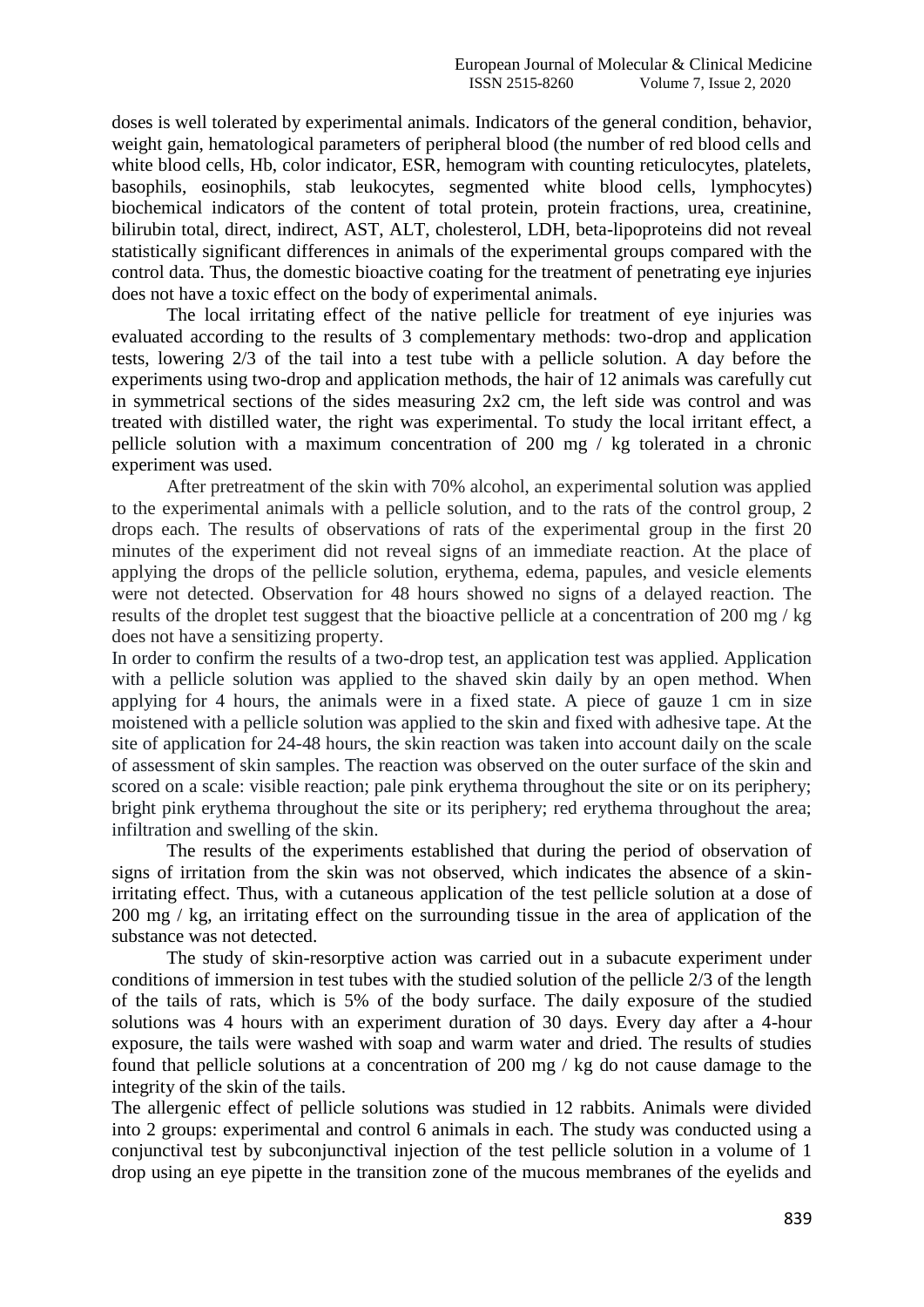the eyeball of rabbits in the right eye. After adding the substance for 1 min. pressed the lacrimal-nasal canal at the inner corner of the eyes. The control was the left eye, into which 1 drop of distilled water was injected. Assessment of the allergic effect with subconjunctival administration was carried out visually. The reaction was taken into account after 15 minutes (fast reaction) and after 24-48 hours (hypersensitivity) of the delayed type and was evaluated on a scale (in points):

0 - absence of action;

Ob. 5x5.

- 1 slight redness of the lacrimal duct;
- 2 redness of the lacrimal duct and sclera in the direction of the cornea;
- 3 redness of the entire conjunctiva and sclera.

During the observation period, signs of an allergic effect from the mucous membrane of the eyes were not observed, which indicates the absence of sensitization to the pellicle solution. The general condition of the animals during the entire observation period was without deviations from the norm. Thus, it was found that the studied pellicle solution in a dose of 200 mg / kg does not irritate the mucous membranes of the eyes.

In order to confirm the results of studying the skin-irritating and skin-resorptive action of the native pellicle for the treatment of eye injuries, histological studies of the skin of the back and tails of white rats were performed.

After decapitation of the animals, the skin rags of the back and tails of 2 cm in size and not more than 5-10 mm thick were excised with a scalpel. Cut pieces were fixed in a 10% aqueous formalin solution. The solvent used is tap water, as distilled causes tissue swelling. The period of tissue fixation in formalin did not exceed 48 hours. After posting, the pieces were poured into paraffin. The thickness of paraffin sections ranged from 2 to 3 microns. The method of staining with hematoxylin-eosin was applied.

Histological studies of micropreparations were carried out using a DN-200M colour microscope (China). In a hystomorphological study conducted 30 days after exposure to a pellicle solution at a concentration of 200 mg / kg, the structure of the skin of the tails of white rats, regardless of the time of exposure to the solution, did not reveal pathological changes (in Pic. 1-2 - Ob. 5x5, in Pic. 3- 4 - Ob. 5x10).

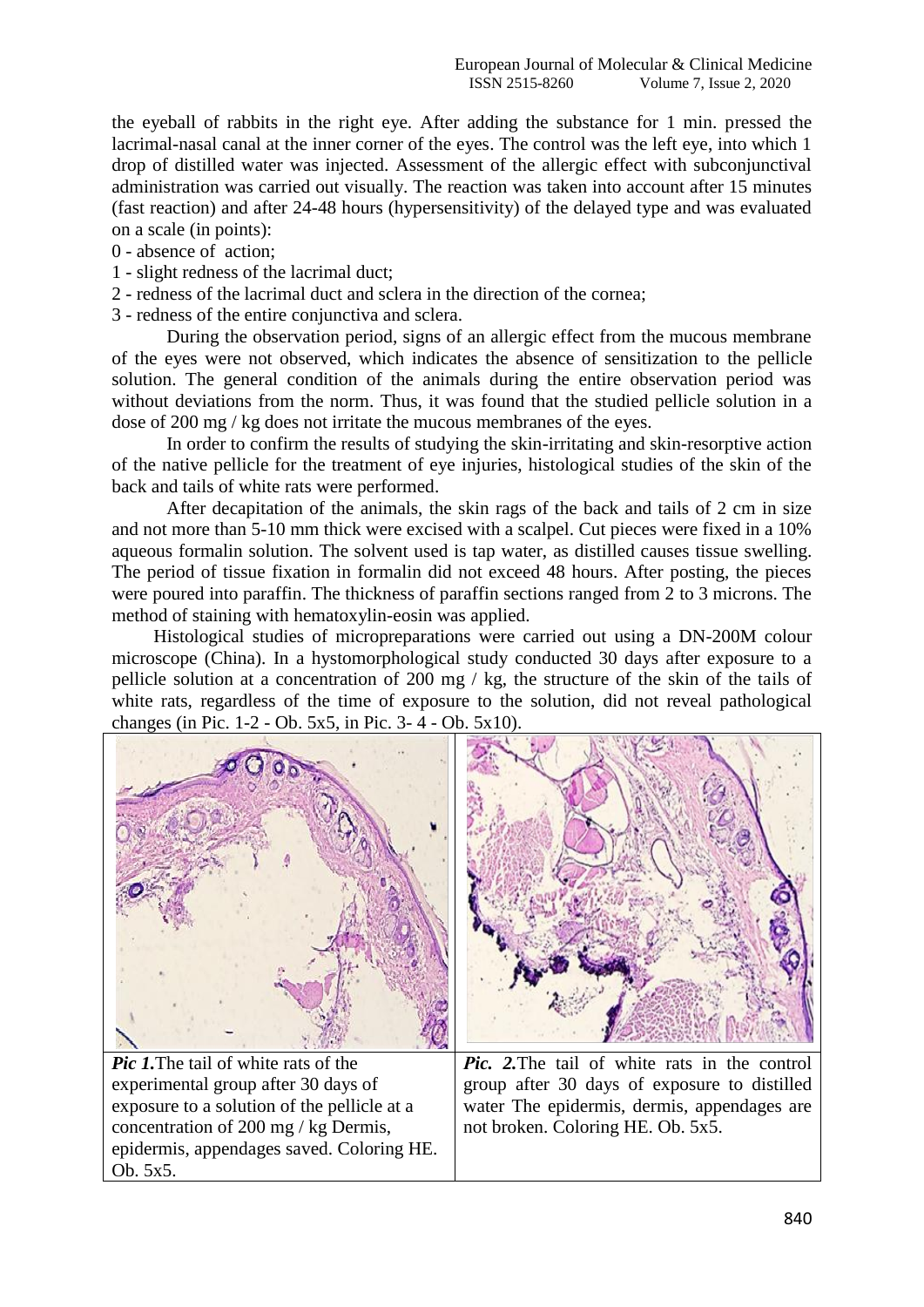

Thus, a comparative analysis of the histological picture of the skin of the tails of white rats of the experimental and control groups did not reveal any changes in the cell structure, which indicates the absence of skin-irritating and skin-resorptive action of the native bioactive pellicle for the treatment of penetrating eye injuries.

The results of histological studies of the skin of the backs of white rats of the experimental group after 48 hours of application of a pellicle solution at a concentration of 200 mg / kg are shown in Pics. 5-6. No foci of infiltration, edema, necrosis were detected. The cellular structure of the epidermis, dermis, skin appendages is not broken.



*Рic.5.*The skin of the backs of white rats of the experimental group after 48 hours of application of the pellicle solution at a concentration of 200 mg / kg The epidermis, dermis, appendages are not broken. Coloring HE. Ob. 5x5.

*Рic.6.*The skin of the backs of white rats of the experimental group after 48 hours of application of the pellicle solution at a concentration of 200 mg / kg There are no foci of edema, necrosis, or infiltration.Ob. 5x20.

In the control group after 48 hours of application of distilled water, no foci of infiltration, edema, necrosis, and disturbances in the cellular structures of the epidermis, dermis, and appendages of the skin of the backs of white rats were also revealed (Pic. 7-8).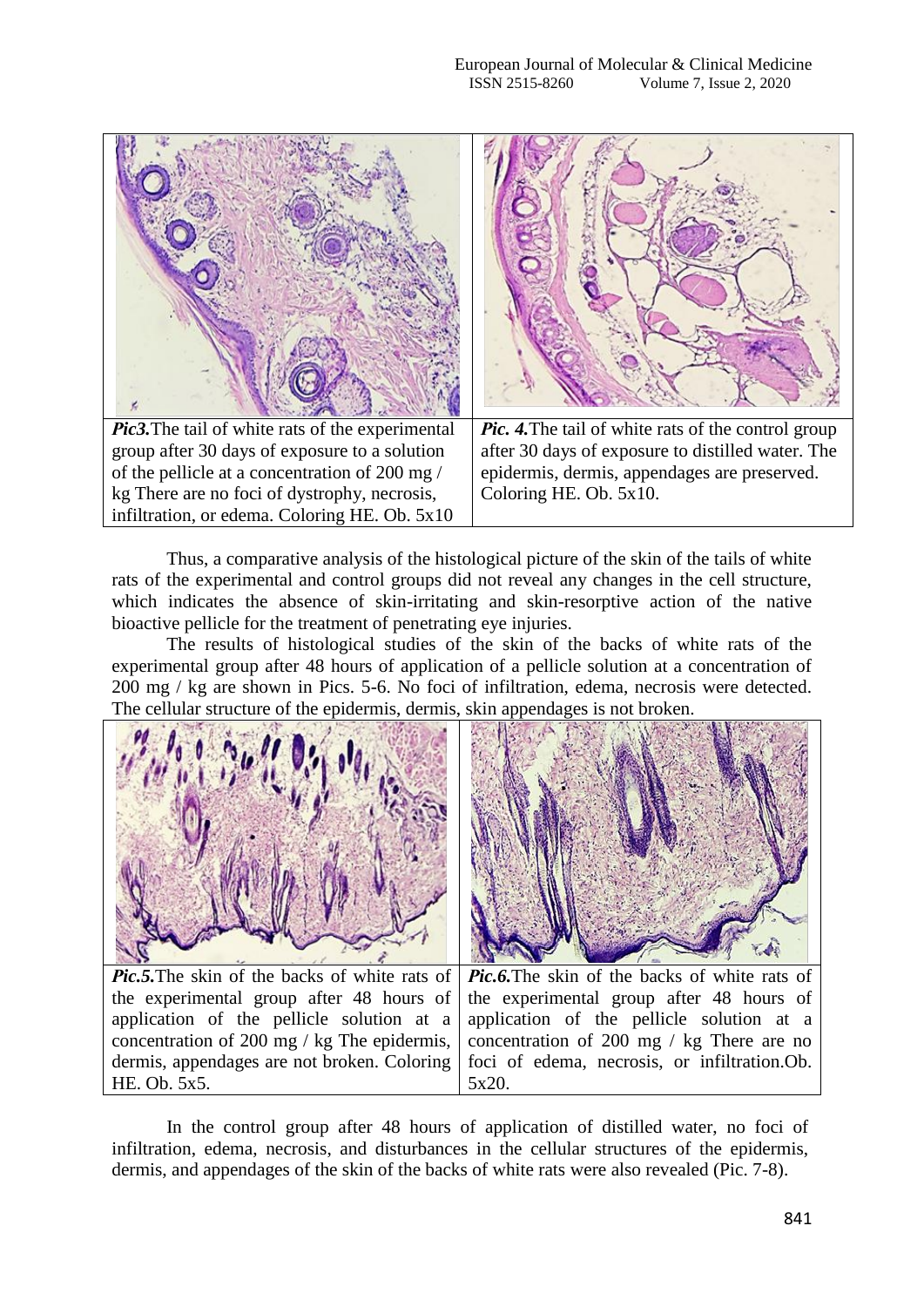

Thus, a comparative analysis of the histological picture of the skin of the backs of white rats of the experimental group after 48 hours of application did not reveal any changes in the cell structure, which indicates the absence of skin-irritating and skin-resorptive action of the native bioactive pellicle for the treatment of penetrating eye injuries.

**Conclusions.**The results of studies of the native coating for the treatment of penetrating eye injuries in doses of 1000,2000,3000,4000 and 5000 mg / kg made it possible to classify biocoating to class 5 - a practically non-toxic substance. Prolonged intragastric administration of solutions of bioactive coating in doses of 10, 100 and 200 mg / kg does not have a toxic effect on hematological and biochemical parameters of blood. A solution of the pellicle at a dose of 200 mg / kg does not exert a local irritant and sensitizing effect on the skin and irritating effect on the mucous membranes of the eyes of experimental animals. The results of histological studies of the skin of the backs and tails of white rats of the experimental groups did not reveal any changes in the cell structure, which confirms the absence of a skin-irritating and skin-resorptive effect on the native coating for the treatment of penetrating eye injuries.

## **References**

- [1] Application for a utility model FAP 2019 0104 «Experimental Ophthalmic Film for Treatment of Infected Wounds». Authors: Niyazova Z.A., Sarimsakov A.A., Khegay L.N., Buzrukov B.T. et al.
- [2] European Convention for the Protection of Vertebrate Animals Used for Experimental Research or for Other Scientific Purposes (ETS № 123, Strasburg, 1986.-20p.http://conventions.coe.int.
- [3] 3. GOST ISO 10993-5-2011. Medical Products. Assessment of the biological effects of medical devices. Chapter 11.
- [4] 4. Sanotskiy I.V. Methods for determining the toxicity and hazard of chemicals . М.- 1970.- P.161-163; 175-177.
- [5] 5. Guidelines for preclinical studies of drugs. Edited by Mironov А.N. Chapter 1.-М.- Grif and K-М.- 2012.- 944 p.